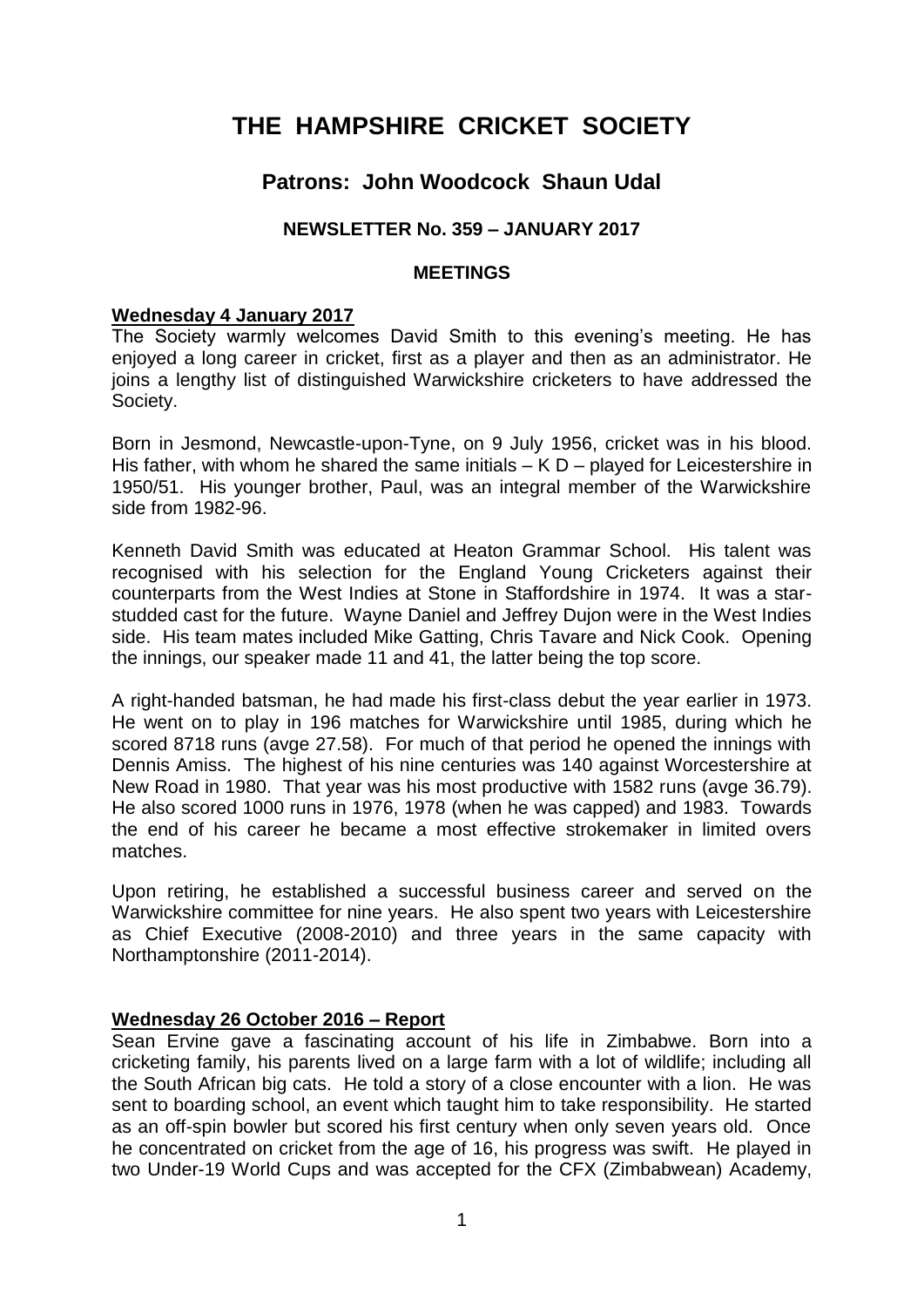where he came under the guidance of David Houghton. On the eve of his 19<sup>th</sup> birthday he was selected for Zimbabwe A against England A and took three prized wickets: those of Nasser Hussein, Graham Thorpe and Ben Hollioake. He was selected for Zimbabwe straight afterwards and embarked on a cricketing odyssey and adventure, touring Dubai, Bangladesh, and Sri Lanka; where he suffered a stress fracture from all the work he had undertaken. After a nine month break he set off again, this time to Australia. He repeated his habit of dismissing the best batsmen when he bowled Brian Lara. In the World Cup of 2003, Zimbabwe reached the Super Six stage. However, after adding 63 in the last three overs (!) with Heath Streak against New Zealand, he was dropped for the next match. The decision made him realise that Zimbabwean cricket was not going in the right direction. He was, though, selected for the tour of England in the following summer. The conditions were completely different from anything he had previously experienced, as the ball swung and seamed. He recalled playing a warm up match against British Universities, where he met Jimmy Adams and James Tomlinson for the first time. He also made his test debut at Lord's.

In the following winter he was off to Australia again for a one-day series. He met Bruce Reid, with whom he discussed his future. The former fast bowler suggested he speak to Paul Terry. Zimbabwe beat Bangladesh easily on his return home in the first one-day International in which he played but then the selectors changed the side for the next. Zimbabwe lost. Player pressure led the selectors to reinstate the team that had played in the previous match, and Zimbabwe won again. However, after Streak was sacked as captain, Sean left his home and family and signed a two year contract to play for Western Australia from 2006. He admitted to feeling homesick but stuck to his decision to leave. He signed for Hampshire in 2005 and is very grateful for the support the club had given him thereafter. He mentioned the family farm was confiscated by the Government and his parents now ran an orphanage in Harare.

In the Q & A session, he thought that all the events which befell Hampshire in 2016 – would make the team tougher and stronger in 2017. Sean Irvine has always been regarded warmly by Hampshire supporters. That warmth had increased by the end of the evening.

#### **Wednesday 16 November 2016**

Dean Allen captivated members with the story of James Logan of Matjiesfontein in South Africa. It was an articulate talk delivered with verve and authority, enhanced by photographs.

James Logan was one of the earliest benefactors of South African cricket. He was a Scot whose original intention was to emigrate to Queensland. He stopped off at Simonstown, near Capetown, and because of the discovery of diamonds at Kimberley, which generated a development boom, he decided to stay in the then Cape Colony. He became a District Superintendent to develop the railway in the Karoo, which was the main stretch of country linking Capetown with Johannesburg in the north. In order to be eligible for the post, he had to marry. The ambitious Logan quickly found himself a wife.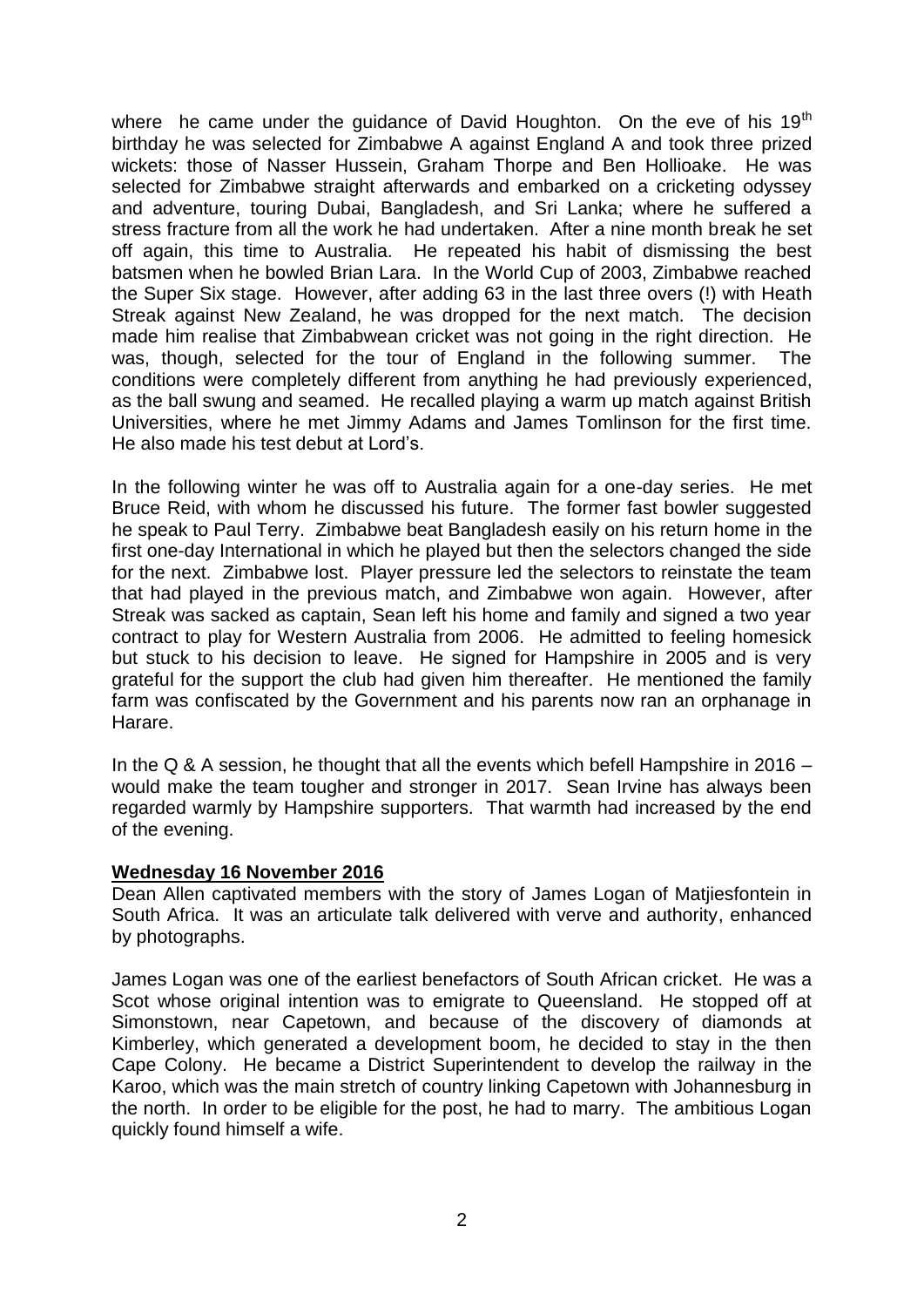He first became known in cricket circles through a court case. When WW Read's team toured South Africa in 1891/92, he loaned £1000 towards the tour costs. The team attempted to leave with an outstanding debt of £857. Logan had the English team arrested. It is evident he was already a wealthy man and his fortunes were enhanced when he was awarded an 18 year contract, without a competitive process, for catering on the South African Railways. He had made friends with Cecil Rhodes and throughout his life acquired a knack of making friends with famous people both in the cricketing world and beyond. They included Randolf Churchill, Lord Hawke, Rudyard Kipling and Mark Twain. A key factor was the development of Matijesfontein as a renowned health resort attracting the rich and famous. He became known as The Laird of Matjisfontein.

In 1894, he bought his own newspaper and became an MP. In the same year, he had a disagreement with Rhodes about the inclusion of Krom Hendricks - a Cape coloured – for the first South African tour to England in 1894. Wanting to pick the best team irrespective of colour, Logan argued for his inclusion. He was over-ruled by Rhodes. Logan was mainly responsible for persuading Lord Hawke to bring his own team to South Africa in 1895/96 and again in 1898/99. His cricket pioneering work continued with the establishment of the Logan Cup in Rhodesia in 1899. That competition is still played each year. At the outbreak of the Boer War in the same year, he invited the British Army to base themselves in Matjiesfontein. Controversially, he organised the inaugural first-class tour to England in 1901 when the war was still in progress.

Such was his fame and influence, the man who started life as a penniless, workingclass Scot received an invitation to the Coronation of King Edward VII in 1902. He withdrew from politics in 1908 and died in 1920 aged 63. He was buried in the cemetery in the town which he created, a few yards away from George Lohmann, the celebrated Surrey bowler who had come to the town in an unsuccessful attempt to regain his health a few years earlier. Dean Allen was very grateful for the support he had received from the local community during his research for his book on Logan (see November Newsletter).

# **Wednesday 7 December 2016 – Report**

At the Society's Annual Dinner in 2008, Henry Olonga gave a rendition of *Nessun Dorma,* which members still recall vividly. Jim Troughton rounded off his address with a guitar medley of Christmas songs over the last 40 years. It was equally unforgettable. He played left-handed, a la Paul McCartney. He had started performing publicly as part of an annual Troughton family Christmas charity show at the Swan Theatre at Stratford-upon-Avon, and has since played at Warwickshire social functions.

He began by modestly stating that he was the seventh most famous member of the Troughton family, being preceded, of course, by his acting relatives. He was, though, the best cricketer. It is evident, however, that his father possessed some talent with bat and ball. He had once taken nine for 27 for a side called the Weekenders, and also hit Gladstone Small for six. He recounted a number of humorous incidents involving his father and his interaction with his own cricket. On one occasion when batting at Edgbaston, he was saw his father walking up the steps of one of the stands, practising a limp required for a role.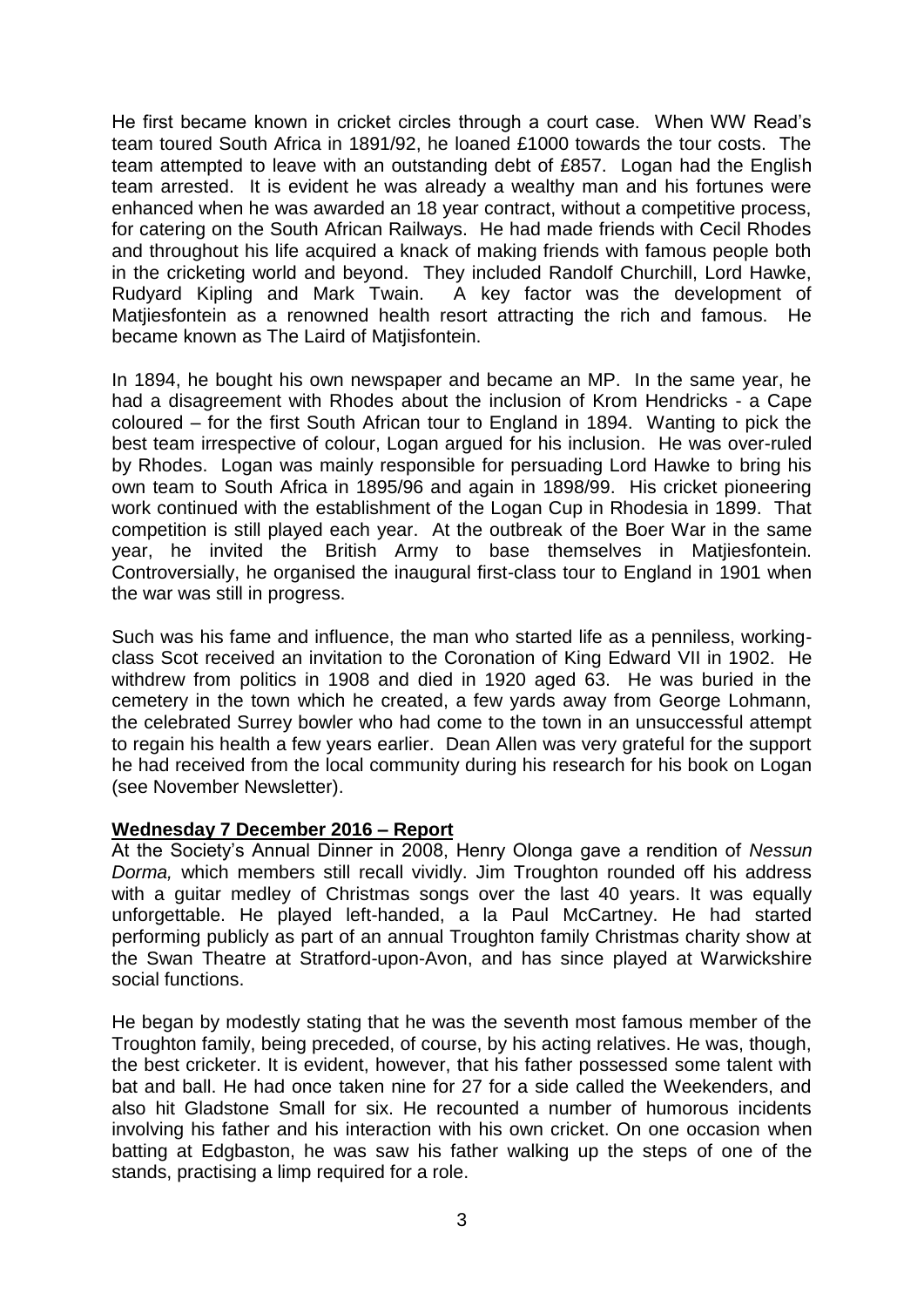His first love was football. He once had trials for Stoke City, but it was evident that his lack of inches would inhibit his progress. He decided acting was not for him when his trousers fell down during a fight scene in a school production of *Romeo and Juliet.* He started playing club cricket in the junior section for Stratford and soon committed himself to the game. He was recommended to Warwickshire at the age of 15. He had been selected for England under-15s as a bowler. He concentrated on obtaining his degree at Birmingham University whilst on a retainer contract with Warwickshire.

His memories of matches against Hampshire were bitter sweet. He remembered fondly his maiden century on a difficult pitch at the Rose Bowl in 2002 and his hundred against Shane Warne, on an Edgbaston pitch receptive to spin, four years later. He recalled the crowd standing as one at Lord's in the C & G Trophy final to applaud Richie Benaud's last tv commentary in this country in 2005. He was bowled comprehensively by Andy Bichel next ball. Another recollection was of Neil McKenzie, who batted all day, and Michael Carberry depriving Warwickshire of the County Championship in 2011. (Editor's note: McKenzie made 115 not out and Carberry 111).

Earlier in the evening, he mentioned his wife's sister had married Ian Bell. He was now enjoying coaching at Warwickshire and had recently taken his Level 4 qualification. In the Q & A session, he commented that he was interested in the outcome of next season's competitions being played in blocks. It was a highly entertaining evening as Jim Troughton kept his audience in thrall with a judicious mixture of impish humour and reminiscence.

Members then enjoyed their excellent three course meal, for which our Chairman, Susanne Marlow, expressed thanks to the Ageas Bowl staff. The buzz of conversation and laughter during the meal were a good indication that members had a splendid evening.

# **LIAM DAWSON**

#### **HCS PLAYER OF THE YEAR 2016**

At the start of December's meeting, Susanne announced that HCS members had voted **LIAM DAWSON** as their Player of the Year. Hampshire players had previously awarded him the same accolade. Indisputably, 2016 has been the high watermark of his career to date. He made his debut for England in all three formats during the year. His international baptism was in the Twenty 20 match against Sri Lanka at the Ageas Bowl in July. He seized his opportunity immediately by taking a wicket with his fifth ball. He dismissed three of the top four batsmen in the order at a cost of 27 runs in his four overs. He was not required to bat.

His initial ODI, against Pakistan at The SWALEC in Cardiff in September, was not as auspicious. The Pakistan batsmen decided to test him early and his first four overs were expensive. However, he showed his character by coming back to dismiss his tormentors, Shoaib Malik and Safraz Ahmed later on. Earlier, he had scored 10.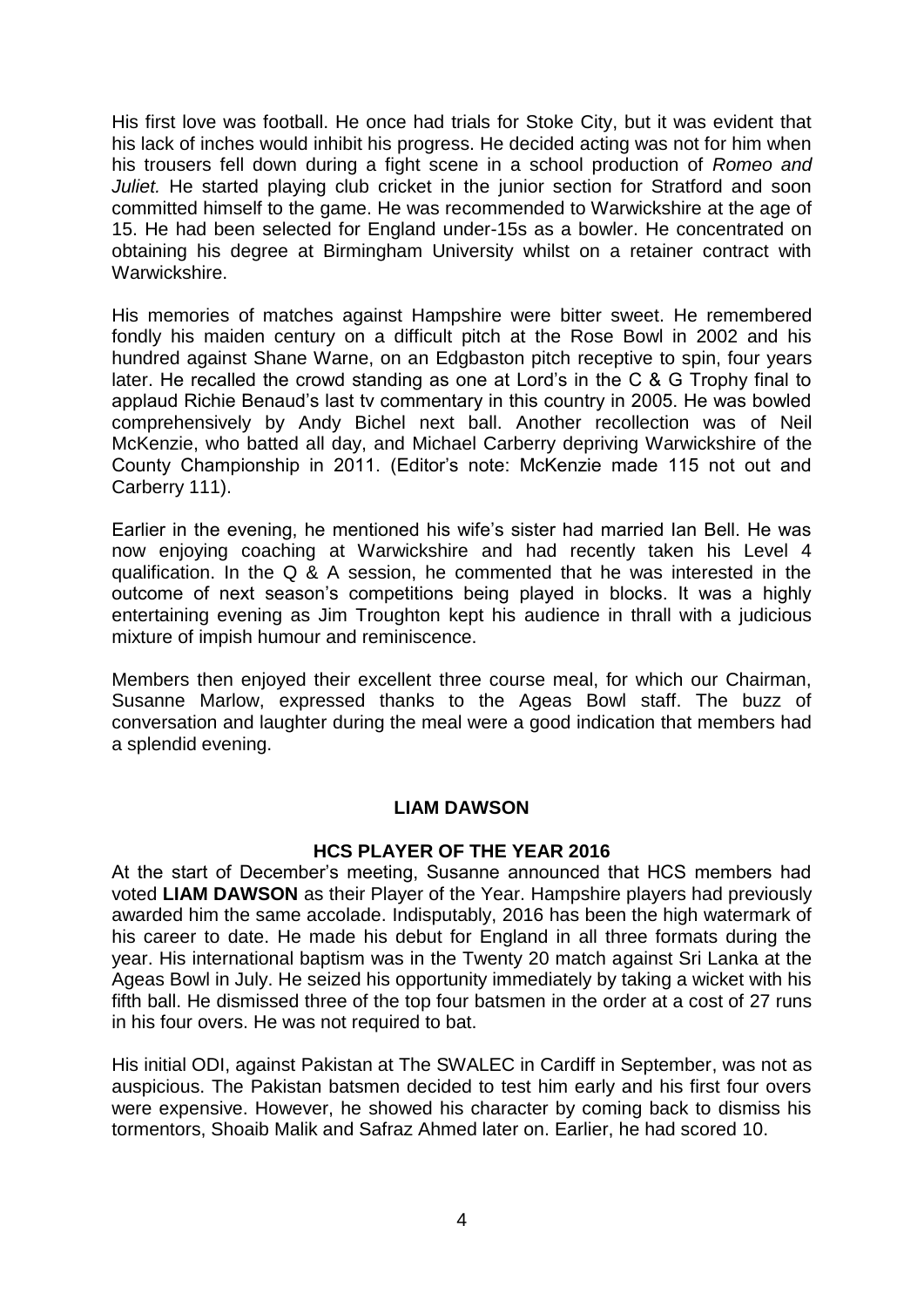And so his test debut in the massacre at Chennai in December. He owed his call to an injury to Zafar Ansari and joined the test squad after the third match of the series. He had previously been playing in the Bangladesh Premier League. He walked to the wicket after a middle order wobble had left England precariously placed at 300 for six, on a pitch which seasoned observers regarded 500 as par. The innings eventually closed on 477. He was undefeated on 66 (made in 229 minutes, with five boundaries and one six). The six came after he had reached his half century and was pursuing quick runs with only one wicket remaining. The ball actually slipped through the fielder's hands but he was already touching the boundary rope. He added 108 for the eighth wicket with Adil Rashid, an England record for that wicket in India. Understandably, given the quality of the pitch, he found life harder with the ball as India plundered a huge 759 for seven declared. Rahul hit him for two early sixes but he responded with a quite monumental effort of concentration to bowl 43 overs, more than any other bowler. He conceded 129 runs and claimed the wickets of Vijay Murali (lbw) and Ravindra Jadeja (caught in the outfield). He conceded only an average of 3 runs per over, less than his spin bowling colleagues, the more experienced Moeen Ali and Adil Rashid. He trooped off the field a weary man, with brown dust strewn across his shirt and trousers. It must be hoped that his second innings duck, bowled by Ashok Mishra's googly, will not detract from his performance beforehand. He had demonstrated with both bat and ball in the first innings that he possessed the character required of a test cricketer.

The season of 2016 marked a notable turnaround in Liam Dawson's fortunes. He was injured for a long period in 2014. In the next season, he went on loan to Essex to try and find some form. That he was out of form was contentious. Of all Hampshire's batsmen he has always looked the most assured at the start of the innings. One remembered that when he first came on the scene, he required only very few balls to get off the mark. In 2015, the problem was that he was unable to progress beyond 30 or thereabouts. He seemed to hit the proverbial mental wall; he rarely looked in any trouble and it seemed by the law of averages that a big score was just around the corner. However, his own frustration eventually resulted in dissent upon his dismissal against Somerset at the Ageas Bowl towards the end of June. Hampshire had just been handed a fine and a deduction of points suspension because of player behaviour. He moved to Essex shortly afterwards. He played in two Championship matches for them, making 99 in the second against Glamorgan at Chelmsford. He returned to Hampshire immediately.

The Royal London Cup was now beginning. He batted outstandingly (324 runs; avge. 64.80; four 50s) before posting a flurry of good scores in the championship as the season moved to a conclusion. In the penultimate match, he scored 140 against champions Yorkshire at the Ageas Bowl. He also claimed five for 139 in 34.5 overs on the batsman's paradise at Taunton on which the first three Somerset batsmen recorded centuries in a mammoth total of 630 for nine declared. Little could he have anticipated that it was a good rehearsal for events at Chennai some 15 months later.

He had leapt above Danny Briggs in the Hampshire spin bowling pecking order. With Ansari suffering a serious hand injury, he was propelled into the England Performance Programme. He was now on the international radar. He played for the England Lions squad in the UAE against Pakistan A in which he batted and bowled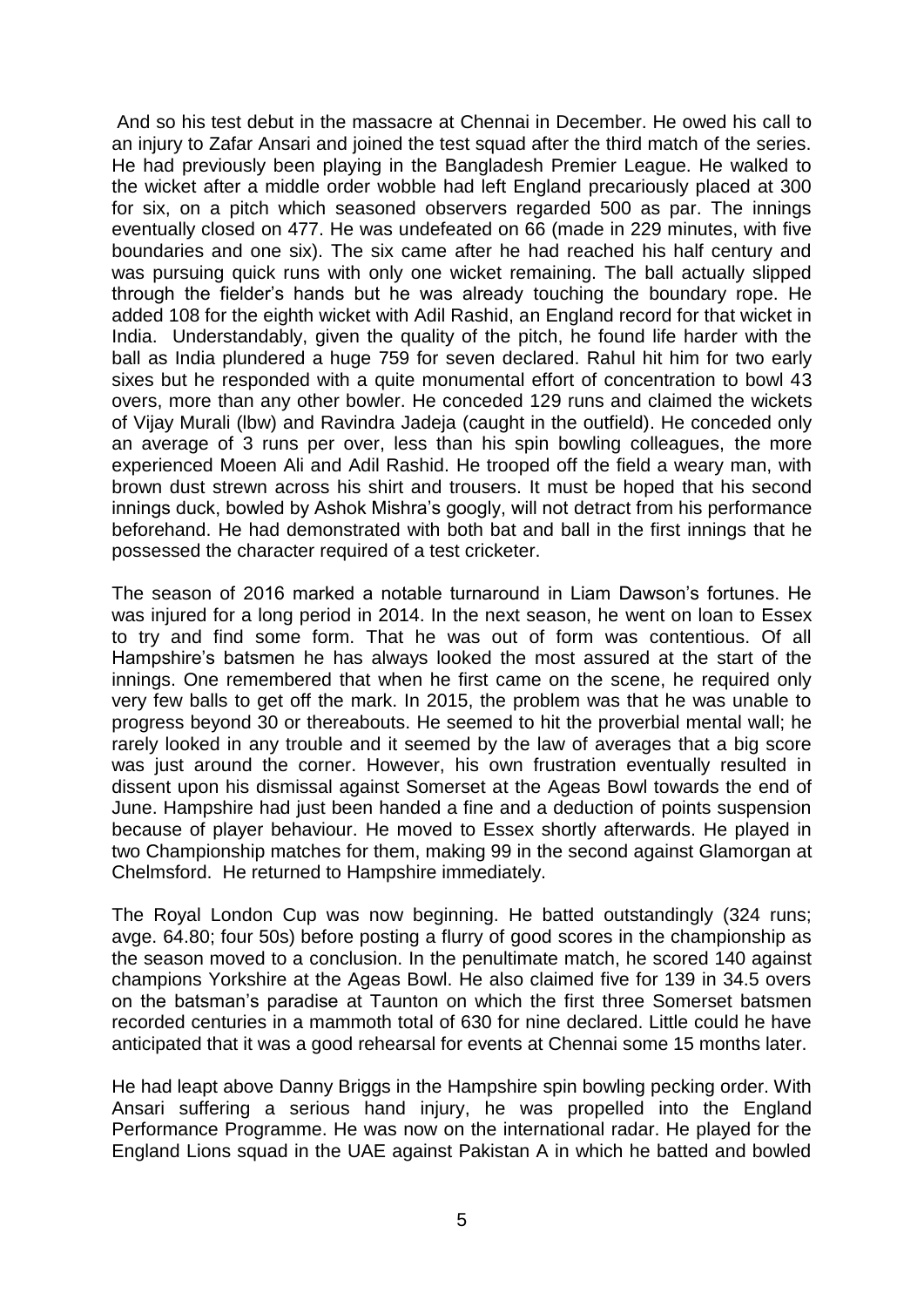impressively, so much so that he joined the England Twenty20 squad for the World Cup in India. However, he did not play as England reached the final.

Last season, he again batted extremely well in the Royal London Cup scoring 369 runs (avge. 52.71). This tally included a maiden List A century for Hampshire - 100 not out against Glamorgan at Swansea off just 68 balls (three fours and four 6s). (It was his second such hundred - he had made 113 not out whilst playing in Bangladesh in 2014/15). Judging by the reaction of opposing sides when he was dismissed, it was evident that his was the wicket they valued most. He also took 15 wickets with his naggingly accurate left arm spin bowling. It was also obvious that he was now a much more confident cricketer than hitherto, who was developing into a leader. In the other shorter format, he also reclaimed his rightful place in Hampshire's t20 squad. He had largely been ignored in 2015. He had a quiet year in first class cricket. He missed four championship matches and scored 644 runs (avge. 33.89). His sole century was 116 in four hours against Warwickshire at Edgbaston.

It will be interesting to see how Liam Dawson's career develops from now on. The possibilities are intriguing.

# **WILTSHIRE AND ENGLAND**

In the last eight months, both **James Vince** and **Liam Dawson** have, of course, made their test debuts. Both cut their teeth in minor counties cricket for Wiltshire: Vince in 2007/08 and Dawson in 2006/07. It demonstrates that Hampshire's links with the neighbouring minor counties are invaluable.

As far as the editor can trace, their only predecessor was **Arthur (AJL) Hill, who**  played three tests for England on Lord Hawke's tour in 1895/96. A Marlborough College schoolboy, he turned out for Wiltshire between 1887 and 1889.

It is worth mentioning that **David Turner (**Wiltshire 1965 and 1990-92) also stepped onto the test arena when he fielded as a substitute for England against West Indies at The Oval in 1973. *Wisden* commented that his fielding was a feature of the day's (the first) play. All four men were 16 years old at the time of their Wiltshire debut.

#### **NORTH v SOUTH 2017**

Teams selected from the two regions will participate in a three match one-day competition in the Emirates next Spring. Hampshire will have four representatives in the South side. **James Vince** will captain the side; he will be joined by **Liam Dawson, Tom Alsop, and Mason Crane.** Vince's selection as captain would appear to suggest that he is still in the minds of the England selectors, despite being overlooked for the England ODI and T20 squads in Sri Lanka in the New Year. Liam Dawson was an automatic inclusion in the South side because of his performances in the Royal London Cup last season. The left-handed Alsop has, of course, made a splendid start to his career, cemented by more promising performances for the England Lions in Dubai against the UAE and a first class match versus Afghanistan in Abu Dhabi in December. Crane has spent the early part of the winter taking wickets in the hard school of Sydney grade cricket.